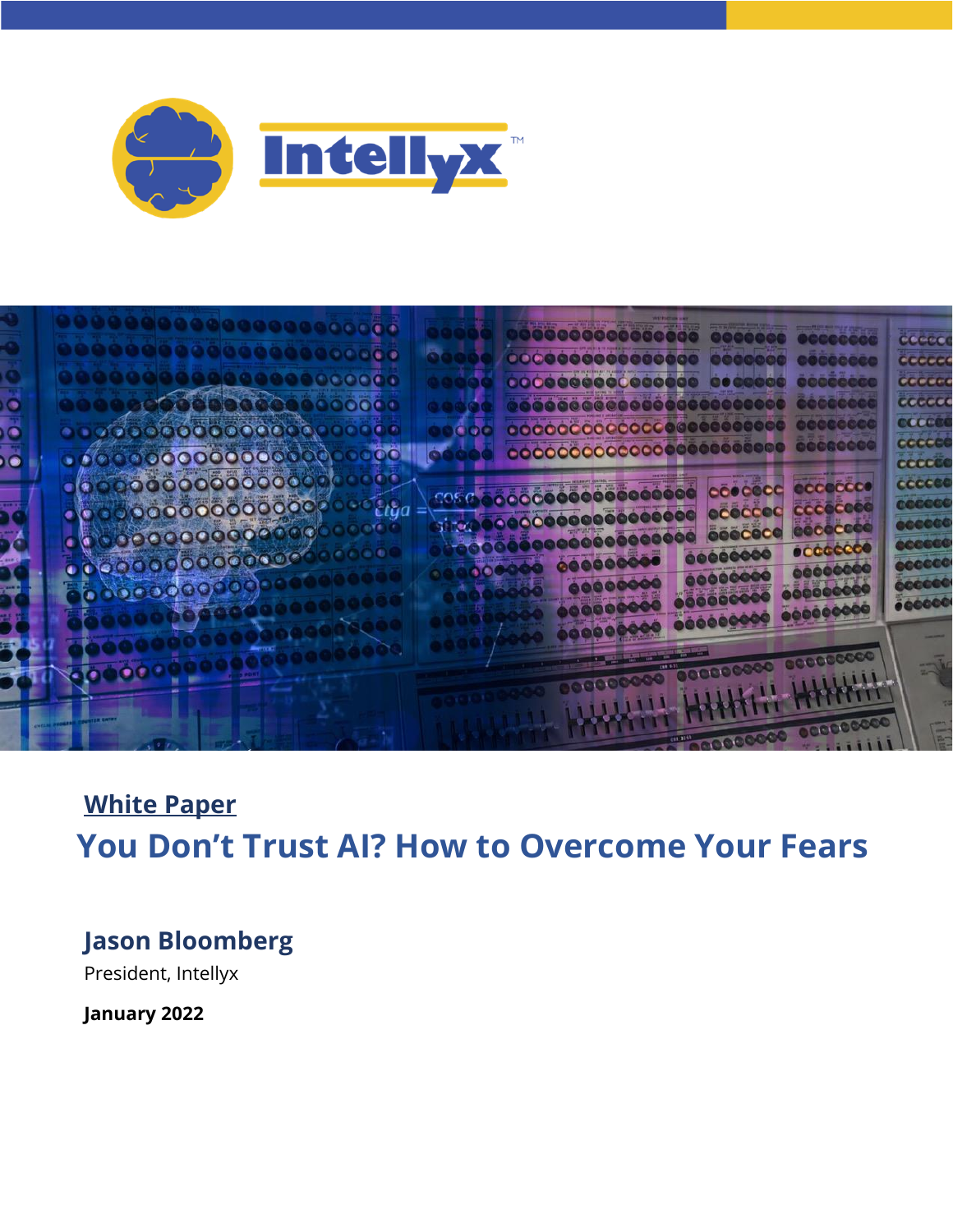



In a recent episode of *Star Trek: Discovery*, the crew struggled with the question of how to trust their newly sentient ship's computer Zora.

The issue of trust came to a head when Zora made a unilateral decision the crew didn't like. In the face of such insubordination, is there any way the crew could trust Zora to follow the chain of command?

Today's AI is many years away from suddenly waking up sentient, but the question of trust is front and center in every professional's mind.

If there's a chance that some AI-driven software might get an answer wrong – either clearly incorrect or perhaps more perniciously, subtly biased – then how can we ever trust it?

### **A Different Kind of Software**

The reason that people struggle with trusting AI is because AI works differently from other software.

An AI model is a program (or simply an algorithm) that relies on a data set to recognize patterns and make predictions or decisions. The behavior of this model depends upon the data you feed it. Good data yield good results, whereas biased data yield biased results.



 $\mathfrak{D}$ 

an algorithm) that relies on a data set to recognize patterns and make predictions or decisions.

The behavior of this model, therefore, depends upon the data you feed it. Good data yield good results, whereas biased data yield biased results.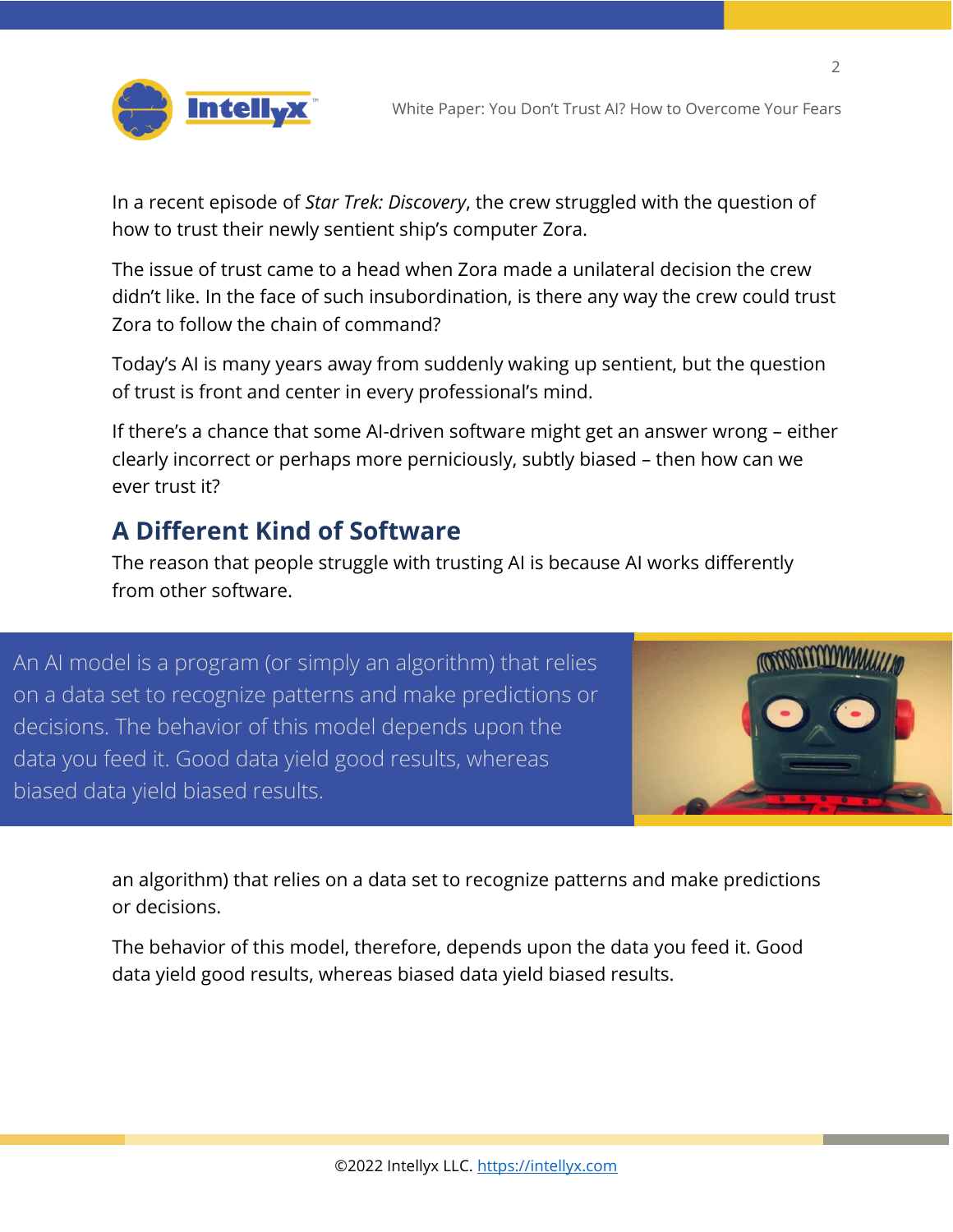3



The data sets we feed our AI models, however, tend to be quite large and opaque. We typically have no idea what problems such data have, bias or otherwise. You might even say that one of the primary uses of AI is to uncover such issues.

Having a program tell us what's wrong with our data, however, is a far cry from providing useful insights for our business or recommendations as to what decisions we should make.

How can we trust the results from our AI, therefore, if we can't trust our data – and we have no way of uncovering their underlying issues other than the AI models themselves?

### **Putting Humans in the Loop**

Trust, of course, must be earned – even when the party in question is AI.

The best way to build trust in an AI routine is gradually over time. Run the routine, have people evaluate the results, and repeat as needed.

Sometimes the results will be off. In such situations, either adjust the model or the data sets to better represent the goals of the initiative. Then rinse and repeat.

Over time, the AI's results will improve, as AI is able to learn over time. The people using the routine will see this improvement as the AI returns gradually improving answers.

Eventually, those answers will be good enough, where 'good enough' depends upon the business goals the organization is looking to achieve with its AI. But not only are the results sufficient, the people using the AI will *know* that the answers are good enough, because they have seen the AI improve with use.

In other words, this iterative approach to improving AI results builds trust – in both the models and the data sets feeding them.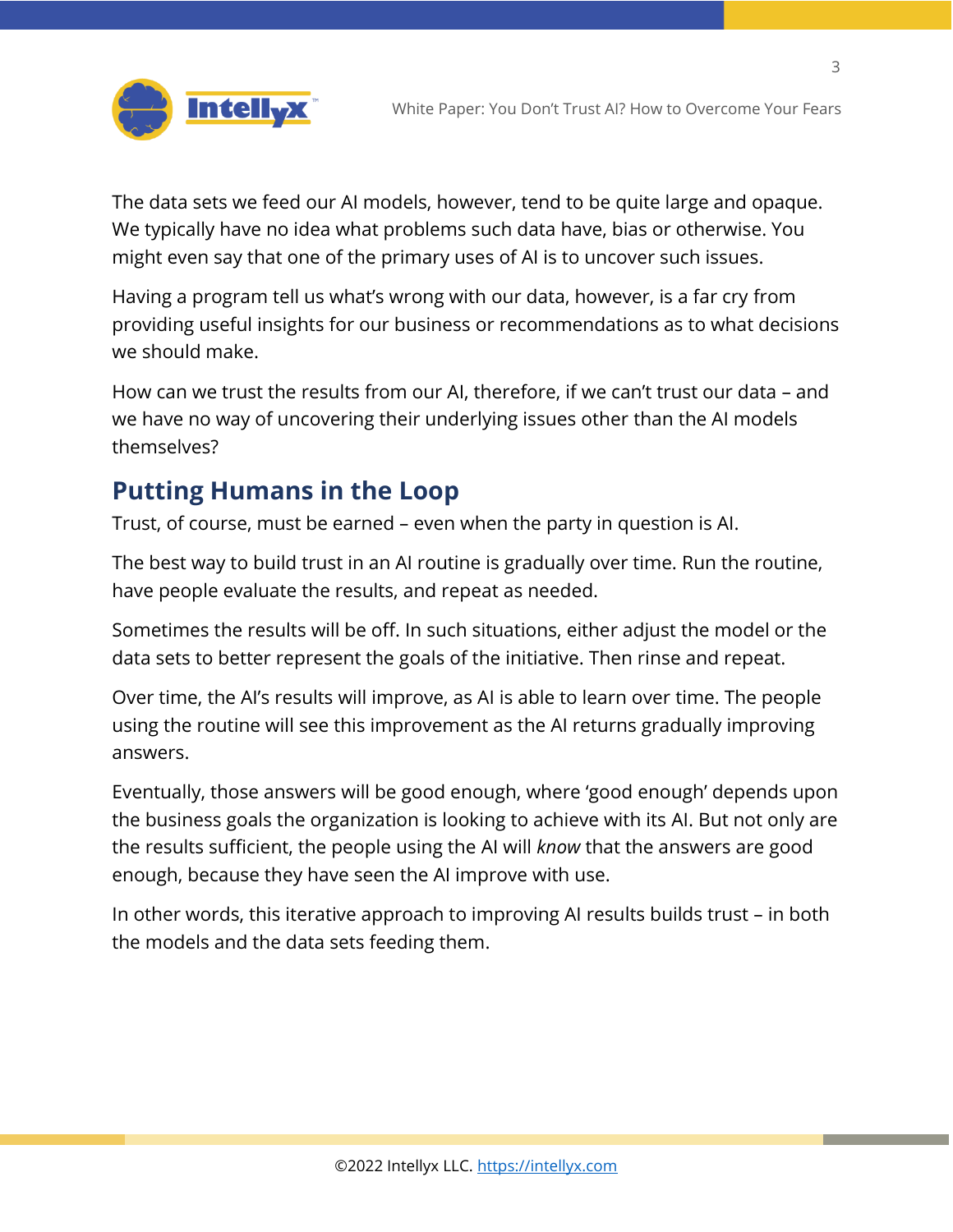

#### **Examples of Building Trust**

Optical character recognition (OCR) is an ideal application of AI (machine learning in particular). When a computer 'reads' a scan of a document (an invoice, for example), it will attempt to interpret each character in the document.

Today's OCR programs are quite proficient, but they still confuse 'S' with '5,' 'O' with '0,' and '1' with 'l.' For documents like invoices, even a single incorrect character can become a million-dollar mistake.

Using the iterative approach to building trust, humans evaluate the results of AIempowered OCR, making corrections if necessary. Continue this process with different documents, and over time, the AI will improve. Eventually it will be good enough to meet the business need – and people will have the confidence to trust that it has met that threshold.

Based upon data sets that include information about previous management decisions, AI can make guesses as to what a manager will decide in a new situation. As long as a manager reviews such guesses and makes corrections as needed, the AI will improve to the point that such a manager will become confident in the AI routine's decisionmaking skills.



 $\overline{\Lambda}$ 

Decision making can also take advantage of this iterative approach to building trust. Say, for example, that managers must approve discounts that call center representatives provide disgruntled customers when they call in with problems.

Based upon data sets that include information about previous management decisions, AI can make guesses as to what a manager will decide in a new situation. As long as a manager reviews such guesses and makes corrections as needed, the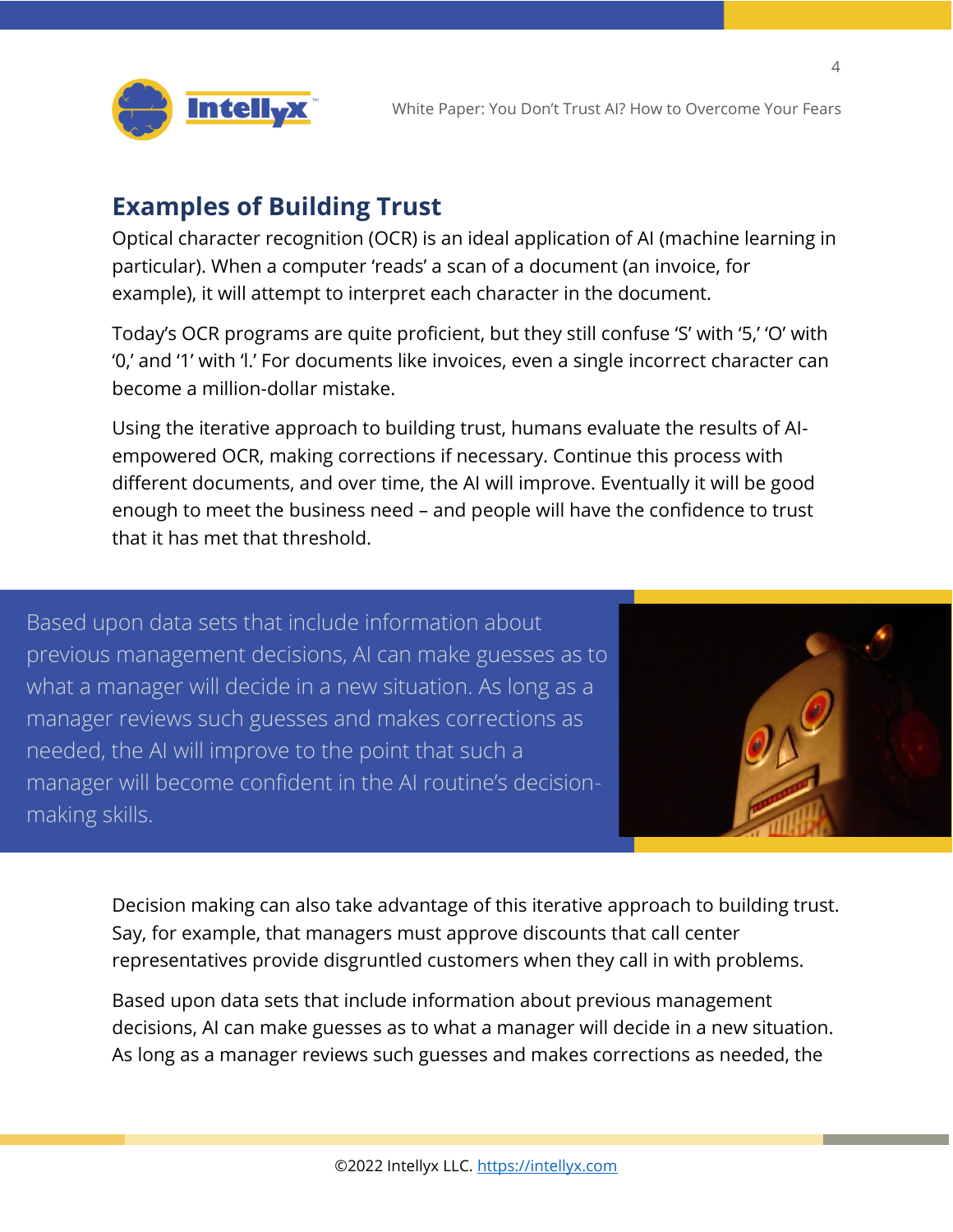

AI will improve to the point that such a manager will become confident in the AI routine's decision-making skills.

#### **The Intellyx Take**

Krista Software has built this iterative approach to building trust in AI into its conversational approach to automation.

Krista automatically trains its AI directly from people's words, phrases, and outputs as they use the intelligent automation software.

The various data and requests people ask the AI become the input to training the AI over time, strengthening the business context of the interactions with the software, and, in turn, the eventual goal of having Krista answer a question instead of a person.

Over time, Krista learns in order to tune its output by receiving human feedback regarding desired outcomes. This collaborative process helps humans build trust in the ML and, as confidence grows, can allow Krista to take over these decisions completely.



5

This training input which improves the automations is conversational, as are the outputs of the software – thus empowering people to trust the AI via the familiar context of human conversation.

Over time, Krista learns in order to tune its output by receiving human feedback regarding desired outcomes. This collaborative process helps humans build trust in the ML and, as confidence grows, can allow Krista to take over these decisions completely.

We haven't made it to Star Trek's Zora quite yet, but conversational interactions with AI are an important step on the path to the future.